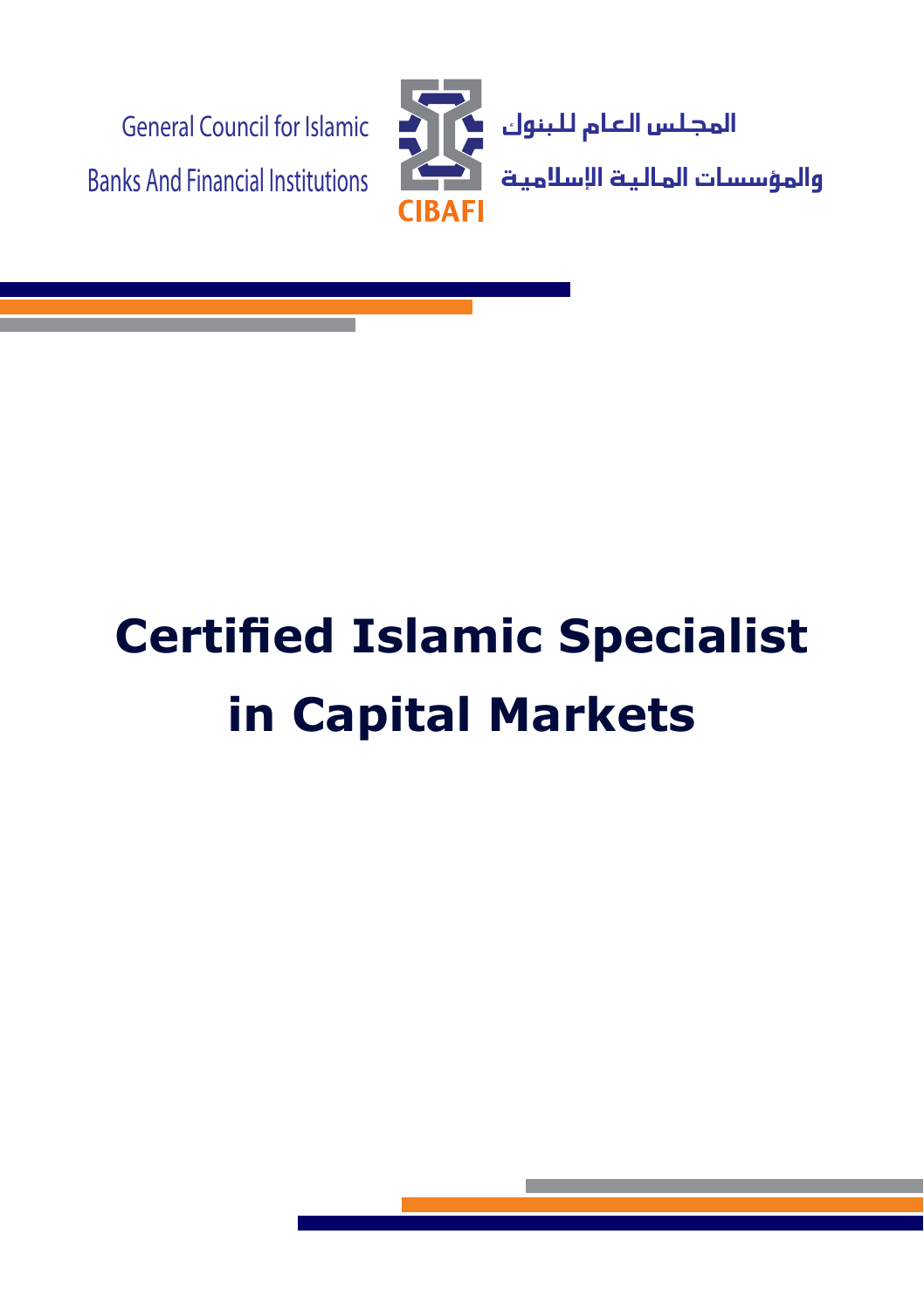## **Certified Islamic Specialist in Capital Markets**

The Certified Islamic Specialist in Capital Markets helps experienced staff in Islamic financial institutions understand the nature and the basics of investments in the various financial markets, identify the techniques of the tools used and the practical applications of their products, and demonstrate the Islamic legal foundation. In addition, it also aims to determine the extent of compatibility of a number of tools and modern financial products under the provision of Islamic law, such as buying on margin, short selling, financial hedging instruments and others.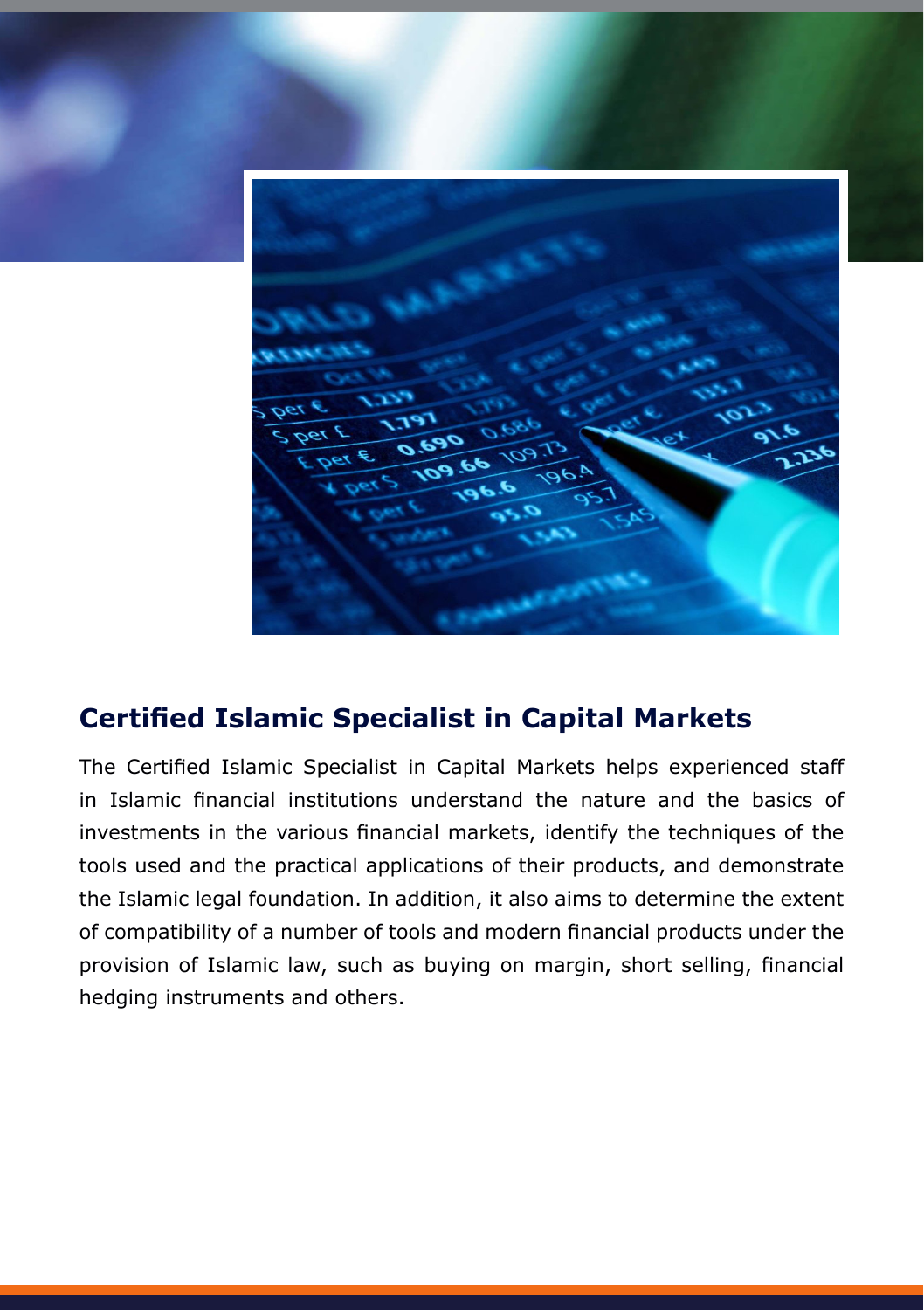

### **Targeted participants:**

- Treasury & Capital Market Supervisors / Managers
- Dealers
- Auditors & Consultants
- Investment and Corporate Bankers
- Treasury Back Office
- Regulators
- Legal Advisors
- Investment Placement & Treasury Sales
- Private Bankers & Wealth Management Executives

#### **Course components:**

- Islamic financial market role
- Types of financial markets
- Shares and joint stock companies
- Banking services related to financial markets
- Islamic financial mediation companies
- Financial hedging instruments
- Investment portfolios
- Sukuk•